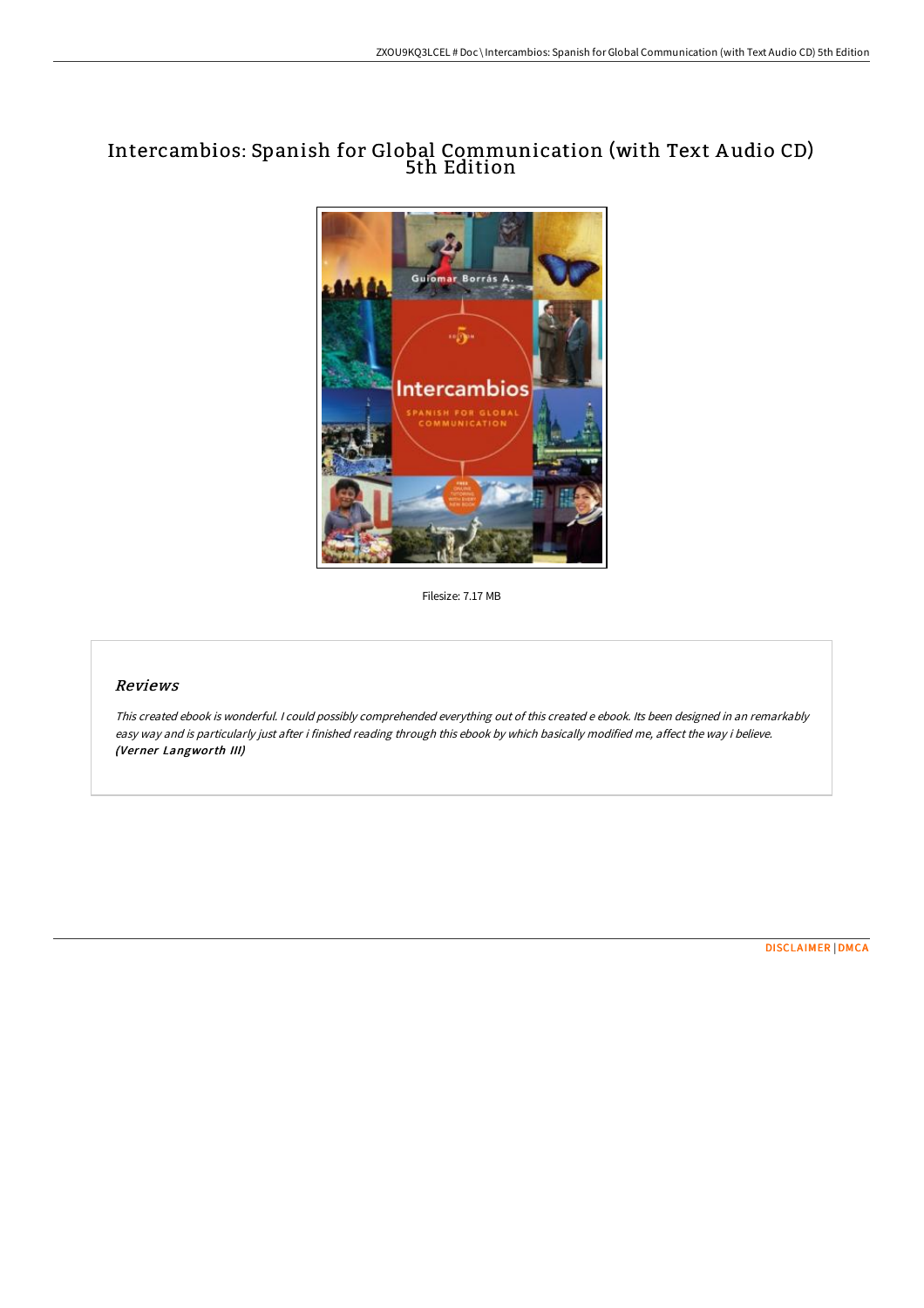## INTERCAMBIOS: SPANISH FOR GLOBAL COMMUNICATION (WITH TEXT AUDIO CD) 5TH EDITION



To save Intercambios: Spanish for Global Communication (with Text Audio CD) 5th Edition eBook, remember to follow the hyperlink listed below and download the file or have accessibility to other information which are in conjuction with INTERCAMBIOS: SPANISH FOR GLOBAL COMMUNICATION (WITH TEXT AUDIO CD) 5TH EDITION ebook.

Cengage Learning, 2007. Book Condition: New. Brand New, Unread Copy in Perfect Condition. A+ Customer Service! Summary: Leccin preliminar: El mundo hispano. Language Functions. Greetings. Nationalities. Countries. Communication in the classroom. Vocabulario esencial. Greetings. Nationalities. Countries. Commands for activities in the classroom. Objects in the classroom. Numbers 0-30. Gramtica esencial. Definite and indefinite articles. The contractions al and del. Gender and number of nouns. The verb form hay. Sentence negation. Cultura. Spanish around the world. PASO 1: NUEVOS AMIGOS EN MXICO. Mxico. 1. Bienvenida a Monterrey! Language Functions. Greeting others. Introducing yourself and others. Saying where you and others are from. Describing people. Saying goodbye. Vocabulario esencial. Greetings. Personal introductions. Personal titles. Leave-taking expressions. Gramtica esencial. Subject pronouns. Present tense of the verb ser. Agreement of descriptive adjectives. Cultura. Customs for greeting and meeting others. Addressing others: t and usted. 2. Te gusta estudiar y trabajar en la universidad? Language Functions. Naming academic subjects. Saying your address. Saying your telephone number. Saying your age. Stating ownership. Indicating relationships. Expressing likes and dislikes. Describing daily activities. Vocabulario esencial. Classmates and friends. Academic subjects. Jobrelated subjects. Home. Office terms. Numbers 30?100. Colors. Idioms with tener (aos, calor, fro, hambre, sed, sueo). Gramtica esencial. Present tense of the verb tener. Possessive adjectives. Possession with de(l). Present tense of regular -ar verbs. Me gusta + infinitive. No me gusta + infinitive. Cultura. University Life in Spain and Latin America. 3. Necesito una pasanta para junio! Language Functions. Telling time. Extending invitations. Making appointments. Accepting and declining invitations. Expressing likes and dislikes. Describing daily activities. Expressing wants and intentions. Vocabulario esencial. Telling time. Days of the week. Months of the year. Gramtica esencial. Present tense of regular -er and -ir verbs. Present tense of the verb querer. Present tense of the verb ir  $+$  a....

Read Intercambios: Spanish for Global [Communication](http://digilib.live/intercambios-spanish-for-global-communication-wi.html) (with Text Audio CD) 5th Edition Online  $\mathbf{H}$ Download PDF Intercambios: Spanish for Global [Communication](http://digilib.live/intercambios-spanish-for-global-communication-wi.html) (with Text Audio CD) 5th Edition